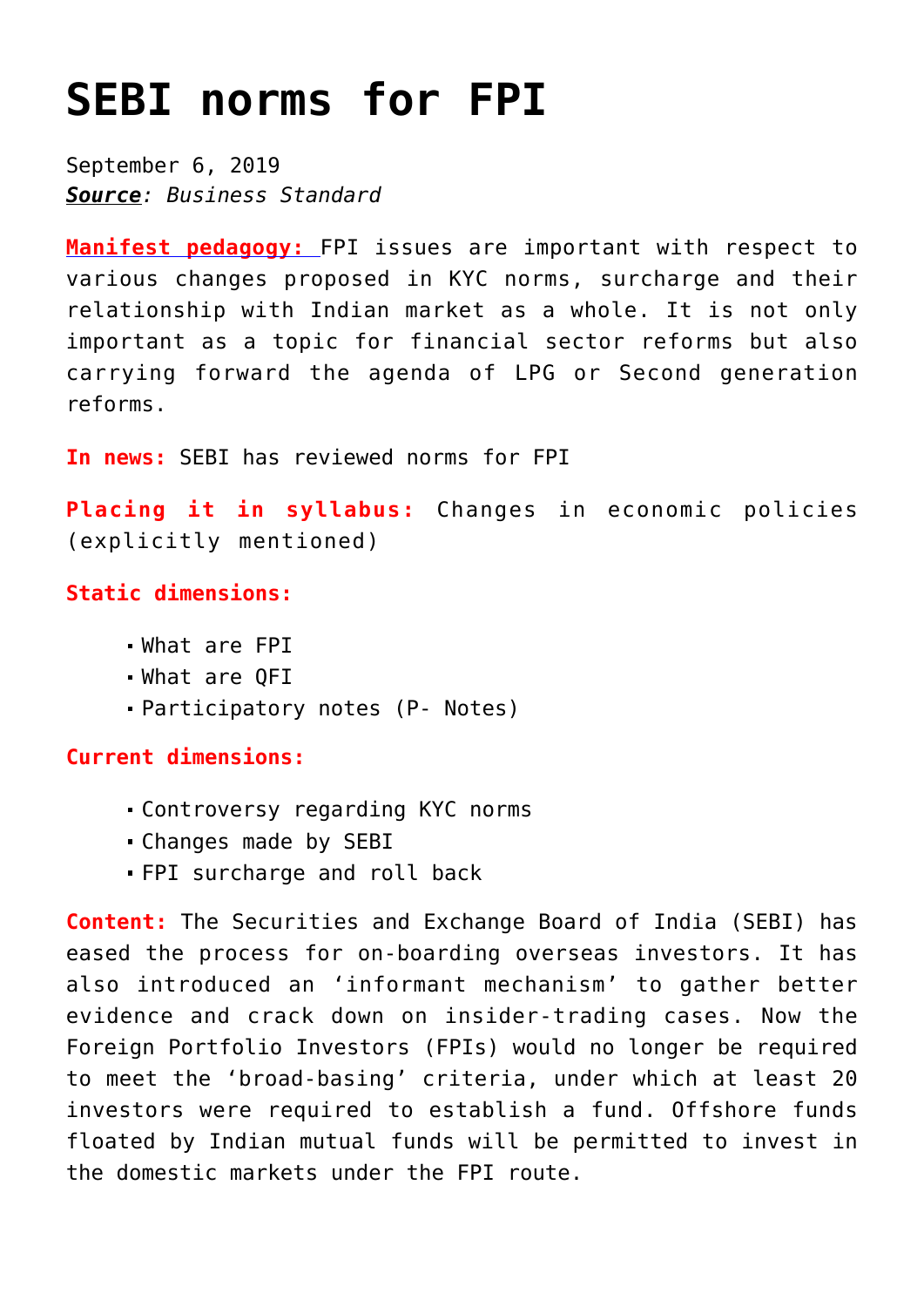## What are FPI?

- Foreign portfolio investment (FPI) consists of securities and other financial assets held by investors in another country.
- It **does not provide the investor with direct ownership of a company's assets** and is relatively liquid depending on the volatility of the market.
- It involves the making and **holding of a passive investment of securities,** done with the **expectation of earning a return.**
- These securities can include **stocks or American depositary receipts (ADRs)** of companies in nations other than the investor's nation.
- Holding also includes **bonds, mutual funds, or exchange-traded funds** (ETFs) that invest in assets abroad or overseas.
- FPI is part of a country's capital account and shown on its balance of payments (BOP).
- **Unlike FDI, FPI consists of passive ownership, investors have no control over ventures or direct ownership of a property or a stake in a company.**

### What are QFI?

- The Qualified Foreign Investor (QFI) is a subcategory of FPI and refers to any **foreign individuals, groups or associations, or resident,** however, restricted to those **from a country that is a member of the Financial Action Task Force (FATF)** or a **country that is a member of a group which is a member of FATF and a country that is a signatory to International Organization of Securities Commission's (IOSCO) Multilateral Memorandum of Understanding (MMOU).**
- QFI scheme was introduced by Government of India in consultation with RBI and SEBI in the year 2011, through a Union Budget announcement.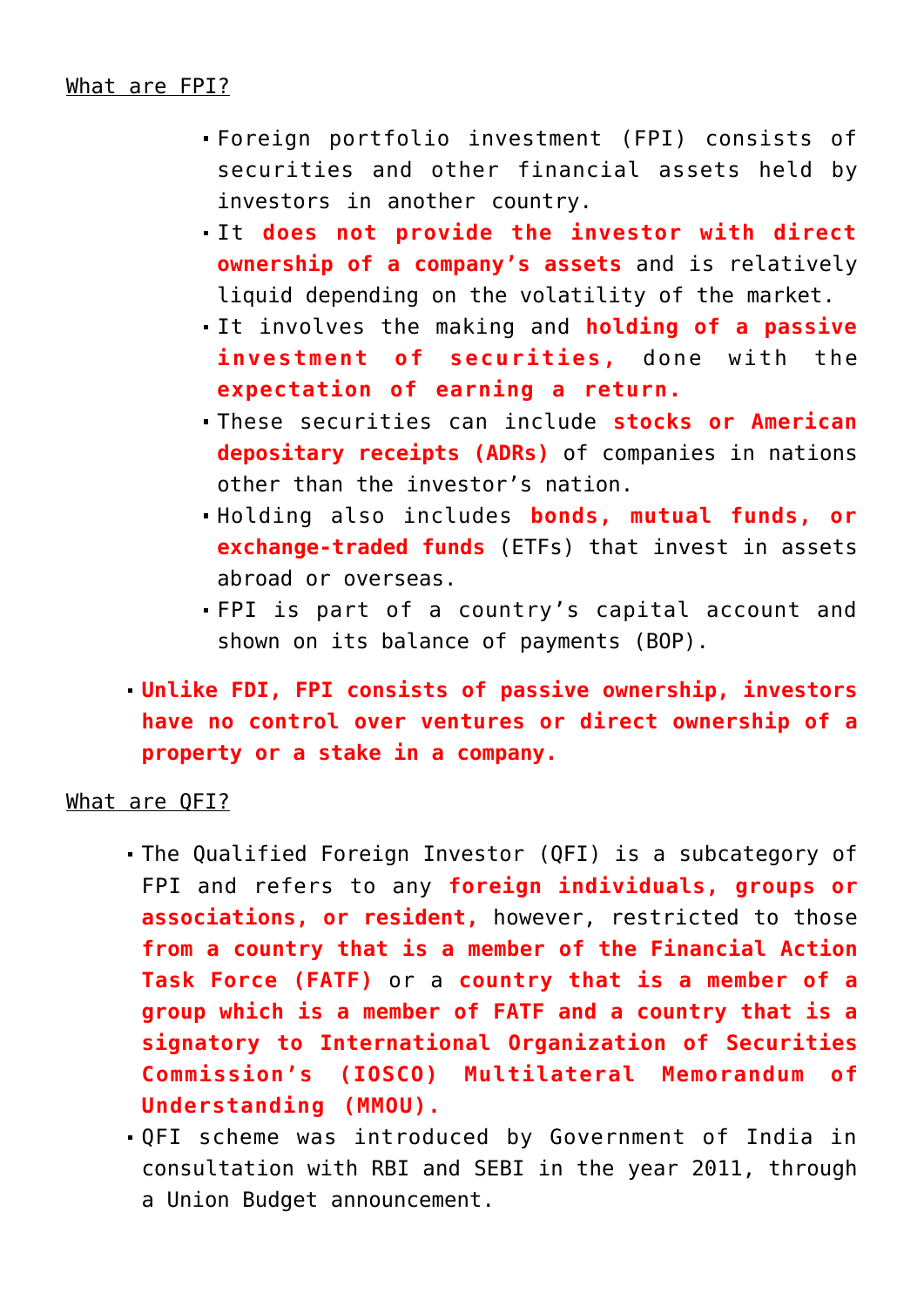- The **objective of enabling QFIs** is to deepen and infuse more foreign funds in the Indian capital market and to reduce market volatility.
- **Foreign institutional investors (FIIs)** and foreign venture capital investments do not come under the QFI category.
- QFIs are allowed to make investments in the following instruments by opening a demat account in any of the SEBI approved Qualified Depository Participant (QDP):
- 1) Equity and Debt schemes of Indian mutual funds,
- 2) Equity shares listed on recognized stock exchanges,
- 3) Equity shares offered through public offers,

4) Corporate bonds listed/to be listed on recognized stock exchanges,

- 5) G-Securities, T-Bills and Commercial Papers
	- QFIs, have now been merged into FPI, when the FPI regulations were introduced in 2014.

Participatory notes (P-Notes):

- Foreign Institutional Investor (FII)s issue the **financial instruments** called P-Notes to investors in other countries who want to invest in Indian securities.
- P-notes are derivative instruments of underlying Indian assets and the investor remains anonymous.
- An **FII is an investor or investment fund registered in a country outside of the one in which it is investing.**
- This system lets unregistered overseas investors buy Indian shares without the need to register with the Indian regulatory body.
- These investments provide access to quick money to the Indian capital market.
- Because of the short-term nature of investing,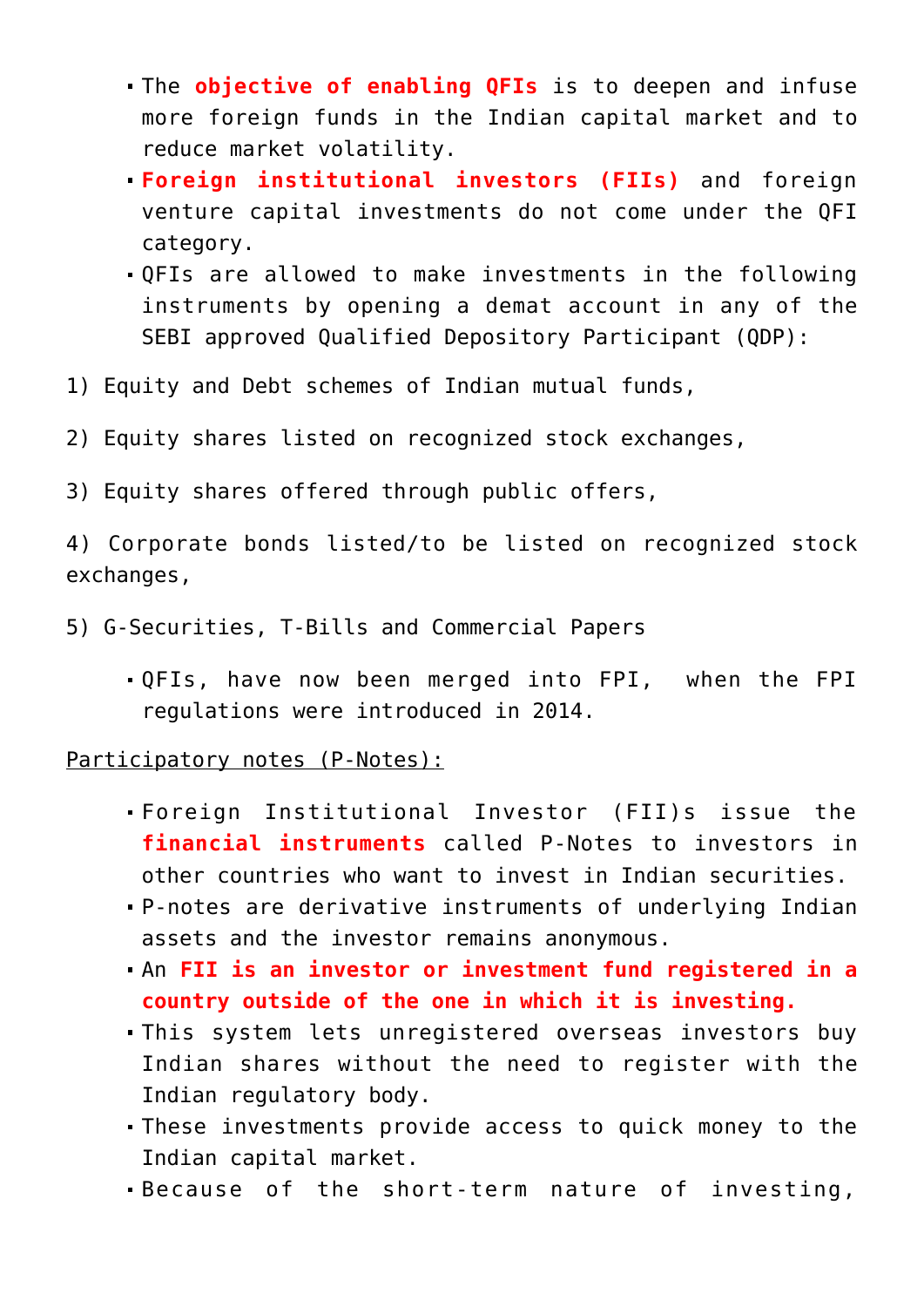regulators have fewer guidelines for FIIs.

- To invest in the Indian stock markets and to avoid the cumbersome regulatory approval process, these investors trade participatory notes.
- Brokers and FIIs must register with the SEBI and they invest on behalf of the foreign investors.
- Brokers must report their participatory note issuance status to the regulatory board each quarter.
- Participatory notes are easily traded overseas through endorsement and delivery.
- Some entities route their investments through participatory notes to take advantage of tax laws that are available in certain countries.
- However, because of the anonymity, Indian regulators face difficulty determining a participatory notes original owner and end owner.
- Therefore, substantial amounts of unaccounted money enters the country through participatory notes.
- **SEBI has no jurisdiction over participatory note trading.**
- Although FIIs must register with the SEBI, the participatory notes trading among the former are not recorded.

Controversy regarding KYC norms:

Easing the regulatory framework for FPIs, SEBI recently simplified KYC requirements for them and permitted them to carry out off-market transfer of securities. FPI regulations have been redrafted based on the recommendation of a **committee headed by former RBI deputy governor H R Khan** which was setup after finance ministry had nudged SEBI to have a fresh look into the matter after some FPI lobbies expressed displeasure over some of the provisions issued in the FPI KYC circular released on August 10th, 2019.

Apart from doing away with the broad-based eligibility criteria for institutional FPIs, under the new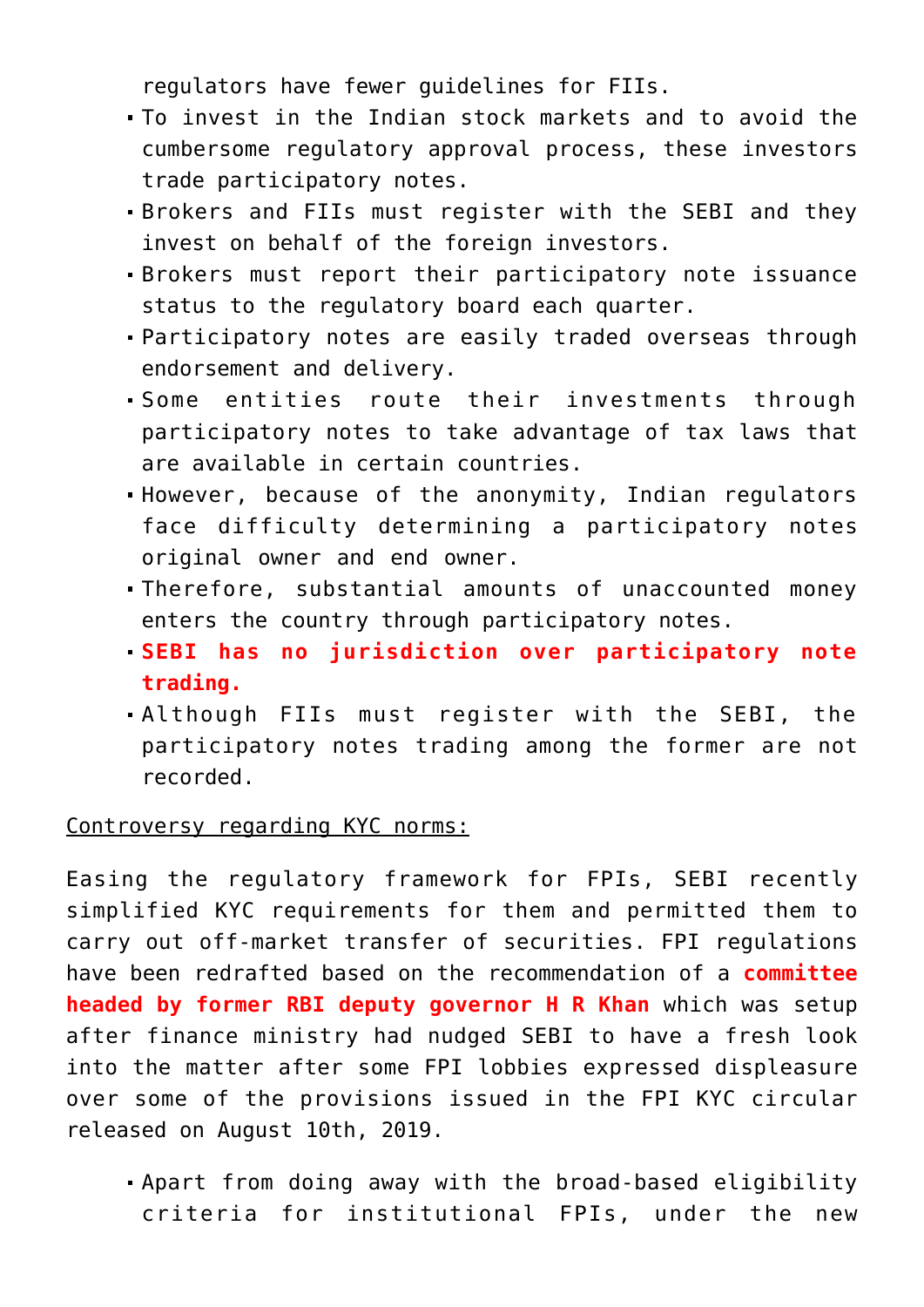framework, **FPIs would be classified into two categories instead of three.**

- The requirements for issuance and subscription of offshore derivative instruments (ODIs) have also been rationalised.
- Offshore funds floated by mutual funds would be allowed to invest in the country after registration as FPIs.
- Entities established in the International Financial Services Centre (IFSC) would be deemed to have met the criteria for FPIs.
- Registration for multiple investment manager (MIM) structures has been simplified.
- To attract more overseas funds into the market, central banks that are not members of the Bank for International Settlements( BIS) would be eligible for registration as FPIs.

### Changes made by SEBI:

- SEBI has recently said that it would rationalise the framework for issuance of participatory notes (P-notes).
- The changes announced with regard to the FPI framework are based on the final report submitted by the **HR Khan committee** in May, 2019.
- The easing of FPI norms comes at a time when overseas investors have pulled out over \$3 billion from the domestic markets since the Union Budget.
- According to the new norms –
- 1. Individuals providing "credible and original information" on insider trading would be rewarded.
- 2. The reward will be 10 percent of the disgorgement amount up to Rs 1 crore.
- 3. The regulator will also put in place a protection system to protect the identity of the informant.
- 4. Action against those providing frivolous and vexatious information would be initiated.
- 5. The debt-to-equity ratio of companies doing buybacks